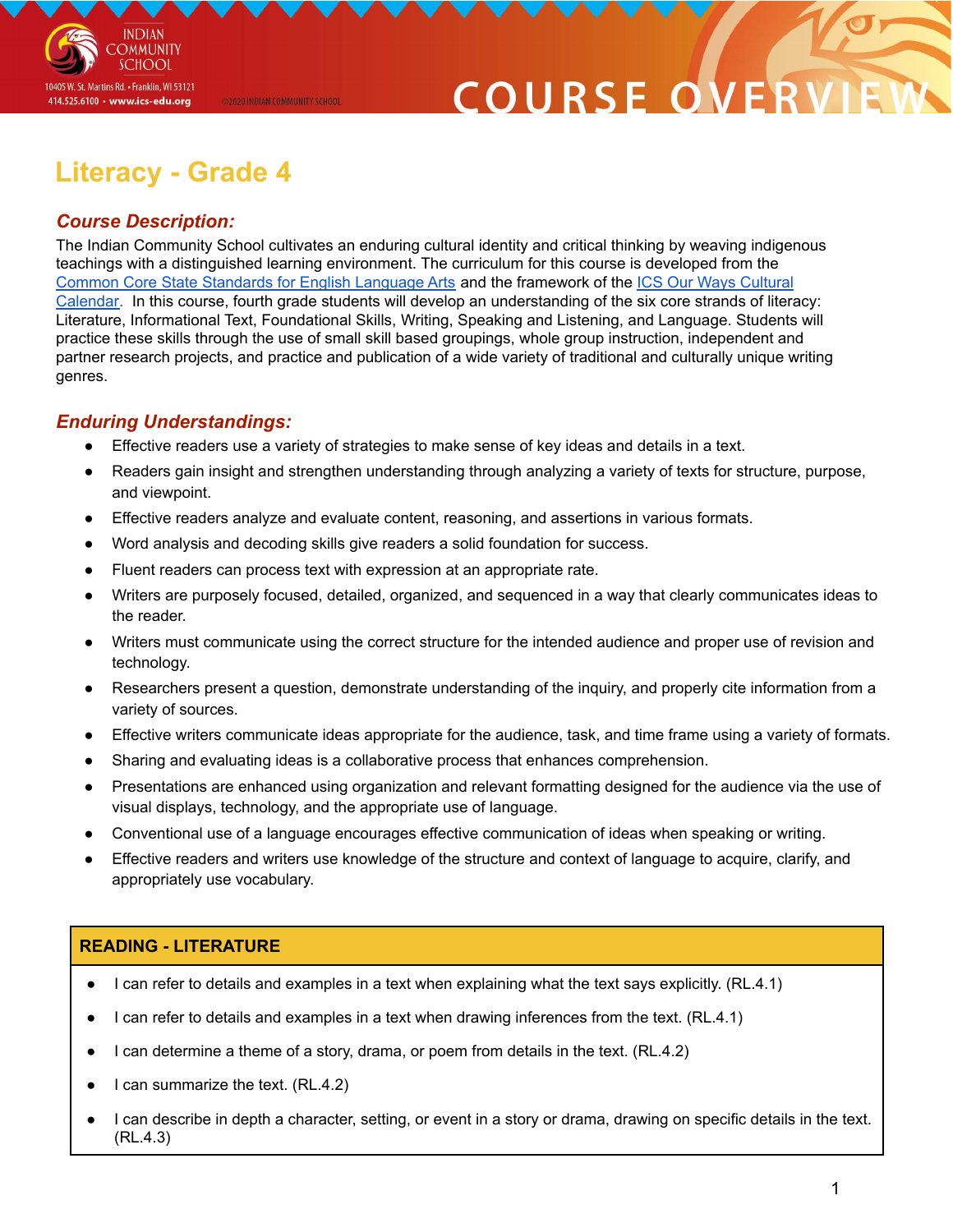

# **COURSE ON**

### **READING - LITERATURE (continued)**

@2020 INDIAN COMMUNITY SCHOOL

- I can determine the meaning of words and phrases as they are used in a text. (RL.4.4)
- I can explain major differences between poems, drama, and prose. (RL.4.5)
- I can refer to the structural elements of poems and drama when writing or speaking about a text. (RL.4.5)
- I can compare and contrast the point of view from which different stories are narrated. (RL.4.6)
- I can explain the difference between first- and third-person narrations. (RL.4.6)
- I can make connections between the text of a story or drama and a visual or oral presentation of the text. (RL.4.7)
- I can identify where each version of a story or drama and visual or oral presentation show the similar descriptions and directions in the text. (RL.4.7)
- I can compare and contrast similar themes and topics and patterns of events in stories, myths, and traditional literature from different cultures. (RL.4.9)
- I can read and comprehend grade-level literature including stories, dramas, and poetry. (RL.4.10)

#### **READING - INFORMATIONAL TEXT**

- I can refer to details and examples when explaining what the text says explicitly. (RI.4.1)
- I can refer to details and examples when drawing inferences from the text. (RI.4.1)
- I can determine the main idea of a text and explain how it is supported by key details. (RI.4.2)
- I can summarize the text.  $(RI.4.2)$
- I can explain events, procedures, ideas, or concepts in a historical, scientific, or technical text. (RI.4.3)
- I can explain what happened and why, based on specific information in the text.(RI.4.3)
- I can determine the meaning of academic and subject specific words or phrases in a text. (RI.4.4)
- I can describe the overall structure of events, ideas, concepts, or information in a text or part of a text. (RI.4.5)
- I can compare and contrast a firsthand and secondhand account of the same event or topic. (RI.4.6)
- I can describe the differences in focus and the information provided between a firsthand and secondhand account. (RI.4.6)
- I can explain information presented visually, orally, or via various diagrams. (RI.4.7)
- I can explain how the information helps with understanding text in which it appears. (RI.4.7)
- I can explain how an author uses reasons and evidence to support particular points in a text. (RI.4.8)
- I can bring together information from two texts on the same topic in order to write or speak about the subject knowledgeably. (RI.4.9)
- I can read and comprehend grade-level informational texts including history/social studies, science, and technical texts. (RI.4.10)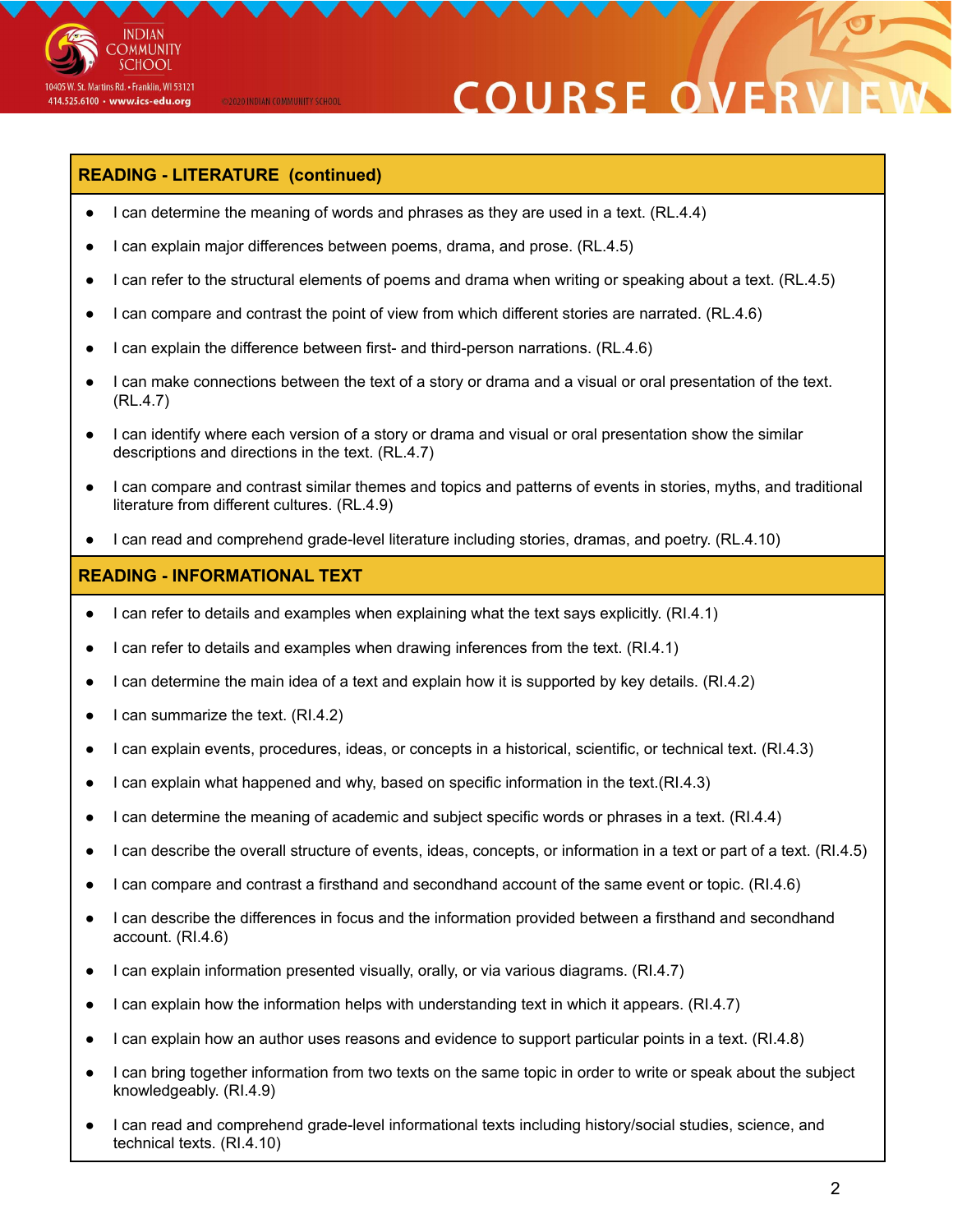

# **COURSE ON**

### **READING - FOUNDATIONAL SKILLS**

@2020 INDIAN COMMUNITY SCHOOL

- I can use combined knowledge of all letter-sounds, syllable patterns, and word patterns to read accurately unfamiliar multisyllabic words out of context. (RF.4.3.A)
- I can read and understand grade-level text with purpose and understanding. (RF.4.4.A)
- I can read and understand grade-level text orally with accuracy on successive readings. (RF.4.4.B)
- I can read and understand grade-level text orally with appropriate rate on successive readings. (RF.4.4.B)
- I can read and understand grade-level text orally with expression on successive readings. (RF.4.4.B)
- I can use context to confirm or self-correct word recognition and understanding, rereading as necessary. (RF.4.4.C)

#### **WRITING**

- I can write an opinion piece with an introduction to clearly introduce a topic or text and state an opinion. (W.4.1.A)
- I can provide reasons for an opinion that are supported by facts and details. (W.4.1.B)
- I can link an opinion and reasons using words and phrases. (W.4.1.C)
- I can provide a concluding statement or section for an opinion piece related to the opinion presented. (W.4.1.D)
- I can introduce a topic clearly and put together related information in paragraphs and sections in an informative text. (W.4.2.A)
- I can include formatting, illustrations, and multimedia when useful in informative text to increase comprehension in an informative text. (W.4.2.A)
- I can develop the topic with facts, definitions, concrete details, quotations, or other information and examples related to the topic in an informative text. (W.4.2.B)
- I can link ideas within categories of information in an informative text using words and phrases. (W.4.2.C)
- I can use precise language and specific vocabulary in an informative text to explain the topic. (W.4.2.D)
- I can provide a concluding statement or section for an informative text related to the information or explanation presented. (W.4.2.E)
- I can set up a problem and introduce a narrator and/or characters in a narrative. (W.4.3.A)
- I can organize an event sequence in a narrative that unfolds naturally. (W.4.3.A)
- I can use dialogue and description in a narrative to develop experiences, events, and character responses. (W.4.3.B)
- I can use a variety of transitional words and phrases in a narrative to manage the sequence of events. (W.4.3.C)
- I can use concrete words and phrases and sensory details in a narrative to show experiences and events. (W.4.3.D)
- I can provide a conclusion for a narrative that follows from the narrated experiences or events. (W.4.3.E)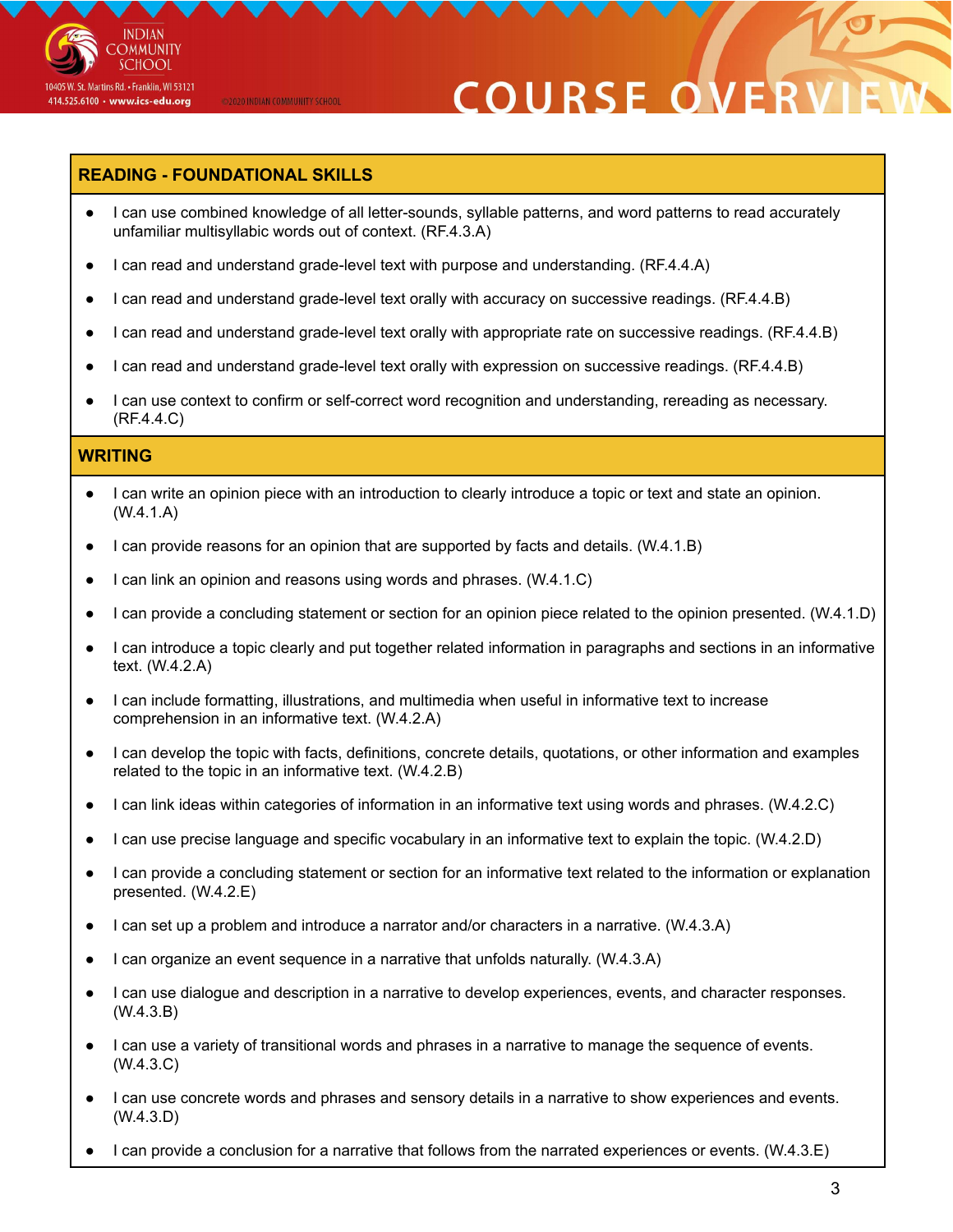

# **COURSE O**

#### **WRITING (continued)**

- I can produce clear and coherent writing in which the development and organization are appropriate to task, purpose, and audience. (W.4.4)
- I can develop and strengthen writing as needed by planning, revising, and editing, with guidance and support. (W.4.5)
- I can use technology to produce and publish writing with guidance and support.  $(W.4.6)$
- I can conduct short research projects that build knowledge through investigation of different aspects of a topic. (W.4.7)
- I can recall relevant information from experiences or gather relevant information from print and digital sources. (W.4.8)
- I can take notes and categorize information. (W.4.8)

@2020 INDIAN COMMUNITY SCHOOL

- I can provide a list of sources. (W.4.8)
- I can draw evidence from texts to support analysis, reflection, and research. (W.4.9)

#### **LANGUAGE**

- I can demonstrate command of the conventions of standard English grammar and usage when writing or speaking. (L.4.1)
- I can demonstrate standard rules of capitalization. (L.4.2)
- I can demonstrate standard rules of punctuation. (L.4.2)
- I can demonstrate standard rules of spelling. (L.4.2)
- I can choose words and phrases to convey ideas precisely. (L.4.3.A)
- I can determine or clarify the meaning of unknown and multiple-meaning words and phrases, choosing flexibly from a range of strategies. (L.4.4)
- I can explain the meaning of simple similes and metaphors in context. (L.4.5.A)
- I can recognize and explain the meaning of common idioms, adages, and proverbs. (L.4.5.B)
- I can demonstrate understanding of words by relating them to their opposites and to words with similar but not identical meanings. (L.4.5.C)
- I can acquire and accurately use general academic and domain-specific words and phrases. (L.4.6)

#### **SPEAKING AND LISTENING**

- I can come to discussions prepared, having read or studied required material. (SL.4.1.A)
- I can follow agreed-upon rules for discussions and carry out assigned roles. (SL.4.1.B)
- I can paraphrase portions of a text read aloud and information presented in diverse media and formats, including visually, quantitatively, and orally. (SL.4.2)